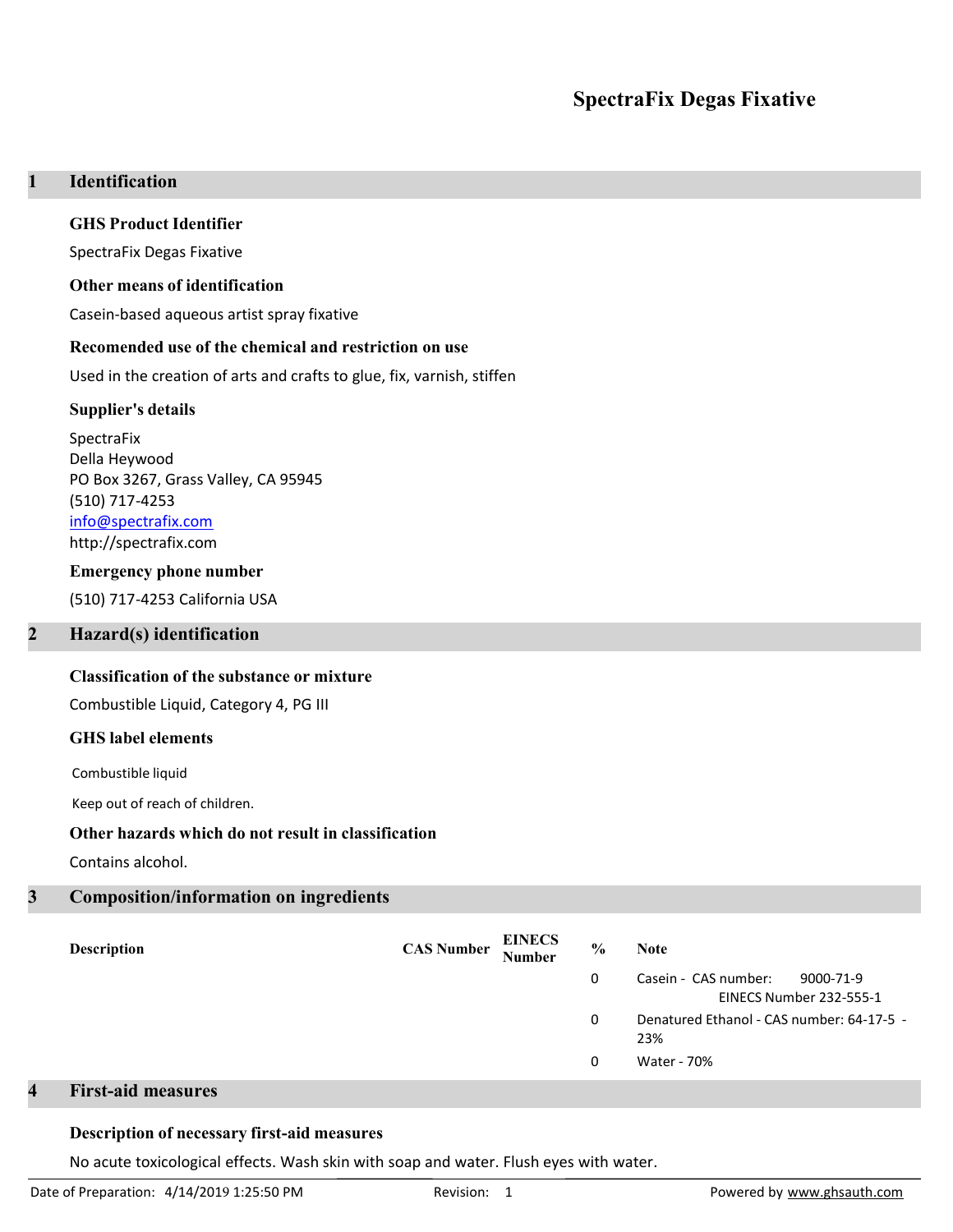If taken internally, drink plenty of water and eat a little food. If adverse reaction persists, call Poison Control in the USA: (800) 222-1222

## Most important symptoms/effects, acute and delayed

Symptoms of mild alcohol intoxication.

## Indication of immediate medical attention and special treatment needed, if necessary

-0-

## 5 Fire-fighting measures

## Suitable extinguishing media

Flush with water.

## Specific hazards arising from the chemical

None.

## Special protective actions for fire-fighters

None.

# 6 Accidental release measures

# Personal precautions, protective equipment and emergency procedures

None. Keep spray out of eyes.

## Environmental precautions

Will not harm environment.

# Methods and materials for containment and cleaning up

Soap and water.

# 7 Handling and storage

# Precautions for safe handling

Contains alcohol. Do not spray in eyes.

# Conditions for safe storage, including any incompatibilities

Store out of reach of children.

# 8 Exposure controls/personal protection

# Control parameters

n/a-

# Appropriate engineering controls

n/a

# Individual protection measures

None necessary.

# 9 Physical and chemical properties

# Physical and chemical properties

Aqueous adhesive liquid, pH neutral.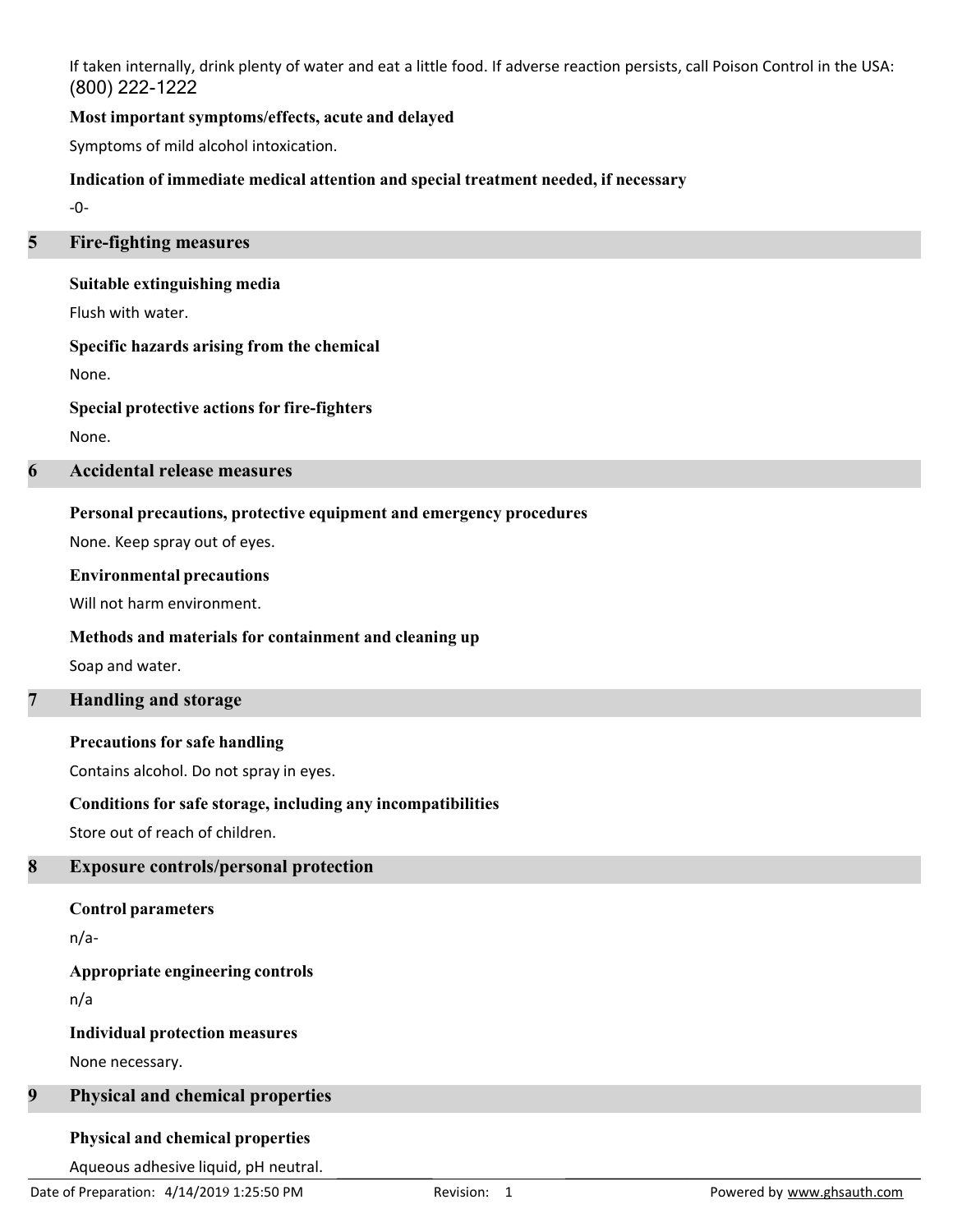## 10 Stability and reactivity

Not reactive. **Reactivity** Stable Chemical stability None. Possibility of hazardous reactions Keep containers away from open flame. Conditions to avoid 0 Incompatible materials 0 Hazardous decomposition products

### 11 Toxicological information

### Toxicological (health) effects

There may be a skin contact reaction in individuals with extreme sensitivity to casein. Normally, this occurs with ingestion only in sensitive people.

### Information on the likely routes of exposure

 $\overline{0}$ 

-

-

-

-

-

-

## Symptoms related to the physical, chemical and toxicological characteristics

Contains a small amount of alcohol.

## Delayed and immediate effects and also chronic effects from short and long term exposure

Numerical measures of toxicity (such as acute toxicity estimates)

Interactive effects

Where specific chemical data are not available

Mixtures

Mixture versus ingredient information

### Other information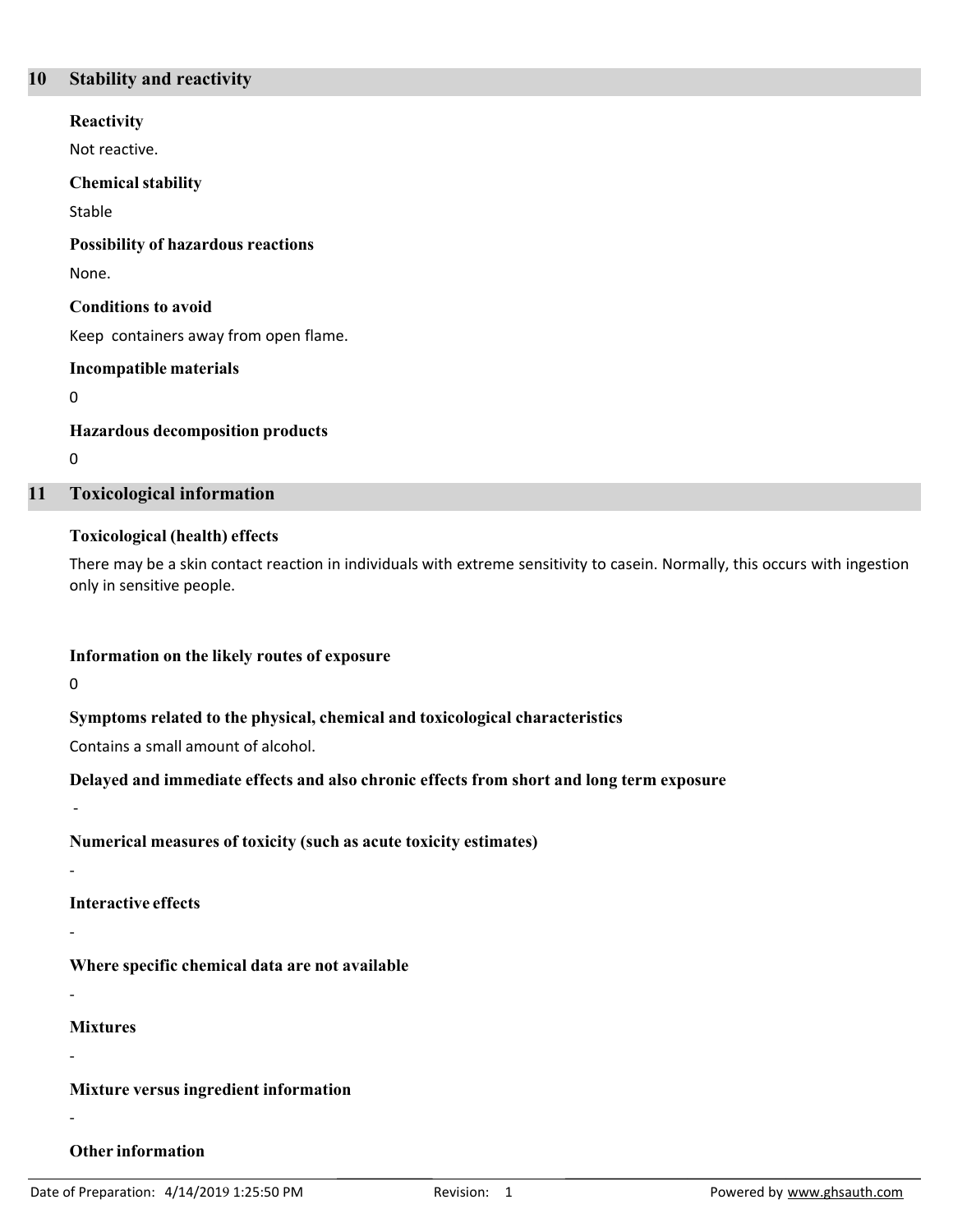This is a non-toxic product, and is safe for use as directed.

## 12 Ecological information

#### Toxicity

not toxic

Persistence and degradability

biodegradable

### Bioaccumulative potential

not bioaccumulative

### Mobility in soil

decomposes naturally in soil

### Other adverse effects

none

### 13 Disposal considerations

### Disposal methods

Dispose by pouring into sink or other ordinary plumbing for sewage treatment

## 14 Transport information

### UN Number

n/a

## UN Proper Shipping Name

n/a

## Transport hazard class(es)

Not regulated for transport under USDOT, EUADR, IATA, or IMDG regulations. An aqueous solution containing not more than 24% alcohol by volume is not subject to the requirements of the regulations.

## Packing group, if applicable

n/a

## Environmental hazards

none

### Special precautions for user

none

-

Transport in bulk according to Annex II of MARPOL 73/78 and the IBC Code

## 15 Regulatory information

## Safety, health and environmental regulations specific for the product in question

n/a